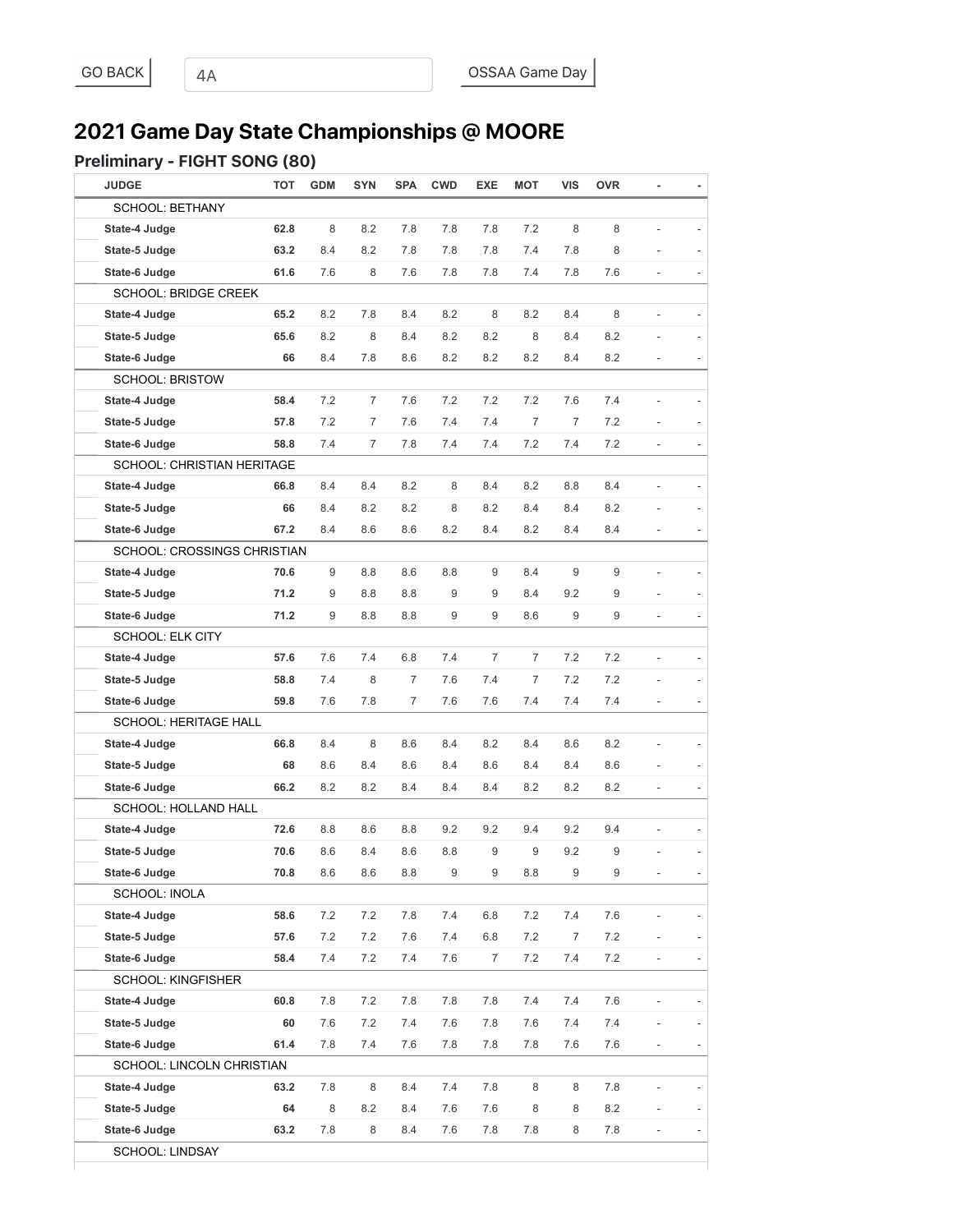| State-4 Judge            | 59.8 | 7.4 | 7.6            | $\overline{7}$ | 7.4 | 7.8            | 7.2            | 7.8 | 7.6 |                          |  |
|--------------------------|------|-----|----------------|----------------|-----|----------------|----------------|-----|-----|--------------------------|--|
| State-5 Judge            | 59.4 | 7.4 | 7.2            | 7.2            | 7.4 | 7.8            | $\overline{7}$ | 7.8 | 7.6 | $\overline{a}$           |  |
| State-6 Judge            | 59.6 | 7.4 | 7.4            | 7.2            | 7.4 | 7.8            | 7.2            | 7.6 | 7.6 | $\overline{\phantom{a}}$ |  |
| SCHOOL: PAULS VALLEY     |      |     |                |                |     |                |                |     |     |                          |  |
| State-4 Judge            | 58.8 | 7.4 | 7.2            | 8              | 7.4 | $\overline{7}$ | $\overline{7}$ | 7.6 | 7.2 |                          |  |
| State-5 Judge            | 58.2 | 7.2 | 7.2            | 7.8            | 7.4 | $\overline{7}$ | 6.8            | 7.4 | 7.4 | $\overline{a}$           |  |
| State-6 Judge            | 59.4 | 7.4 | 7.2            | 8              | 7.6 | 7.2            | 7.2            | 7.4 | 7.4 | ÷.                       |  |
| <b>SCHOOL: PLAINVIEW</b> |      |     |                |                |     |                |                |     |     |                          |  |
| State-4 Judge            | 60.6 | 7.8 | 7.8            | 7.6            | 7.6 | 7.2            | 7.2            | 7.6 | 7.8 |                          |  |
| State-5 Judge            | 60.2 | 7.8 | 7.8            | 8              | 7.6 | $\overline{7}$ | 7              | 7.4 | 7.6 | ٠                        |  |
| State-6 Judge            | 60.2 | 7.6 | 7.8            | 7.6            | 7.6 | 7.2            | 7.4            | 7.6 | 7.4 |                          |  |
| <b>SCHOOL: SALLISAW</b>  |      |     |                |                |     |                |                |     |     |                          |  |
| State-4 Judge            | 59.6 | 7.6 | $\overline{7}$ | 8.2            | 7.6 | $\overline{7}$ | $\overline{7}$ | 7.8 | 7.4 | ٠                        |  |
| State-5 Judge            | 59.6 | 7.4 | $\overline{7}$ | 8              | 7.8 | 7.2            | 7              | 7.6 | 7.6 | $\overline{a}$           |  |
| State-6 Judge            | 59   | 7.2 | $\overline{7}$ | 8              | 7.4 | 7.2            | 7.2            | 7.6 | 7.4 | ٠                        |  |
| <b>SCHOOL: SEMINOLE</b>  |      |     |                |                |     |                |                |     |     |                          |  |
| State-4 Judge            | 57.6 | 7   | 7.4            | 7.2            | 7.4 | $\overline{7}$ | $\overline{7}$ | 7.4 | 7.2 | $\overline{a}$           |  |
| State-5 Judge            | 58.4 | 7.2 | 7.6            | 7.4            | 7.4 | $\overline{7}$ | 7              | 7.4 | 7.4 |                          |  |
| State-6 Judge            | 58.2 | 7.2 | 7.4            | 7.4            | 7.4 | 7              | 7.2            | 7.4 | 7.2 |                          |  |
|                          |      |     |                |                |     |                |                |     |     |                          |  |

### Preliminary - BAND DANCE (60)

| <b>JUDGE</b>                      | <b>TOT</b> | <b>GDM</b> | <b>APP</b> | <b>VIS</b> | <b>SYN</b> | <b>MOT</b> | <b>OVR</b> | ٠              | $\blacksquare$ | $\blacksquare$           | $\overline{\phantom{a}}$ |
|-----------------------------------|------------|------------|------------|------------|------------|------------|------------|----------------|----------------|--------------------------|--------------------------|
| <b>SCHOOL: BETHANY</b>            |            |            |            |            |            |            |            |                |                |                          |                          |
| State-1 Judge                     | 49.4       | 8.8        | 8.6        | 7.8        | 8          | 8          | 8.2        |                |                |                          |                          |
| State-2 Judge                     | 49         | 8.8        | 8.4        | 7.8        | 8          | 8          | 8          |                |                |                          |                          |
| State-3 Judge                     | 47.6       | 8.8        | 8.2        | 7.6        | 7.4        | 7.8        | 7.8        | $\overline{a}$ | L,             | $\overline{\phantom{m}}$ | $\overline{\phantom{a}}$ |
| SCHOOL: BRIDGE CREEK              |            |            |            |            |            |            |            |                |                |                          |                          |
| State-1 Judge                     | 51         | 8.8        | 8.6        | 8          | 8.8        | 8.2        | 8.6        | $\overline{a}$ | $\frac{1}{2}$  | $\overline{\phantom{m}}$ | $\overline{\phantom{a}}$ |
| State-2 Judge                     | 51.6       | 9          | 8.8        | 8          | 8.8        | 8.4        | 8.6        |                |                |                          |                          |
| State-3 Judge                     | 49.4       | 8.6        | 8.4        | 7.8        | 8.2        | 8.2        | 8.2        |                |                |                          |                          |
| <b>SCHOOL: BRISTOW</b>            |            |            |            |            |            |            |            |                |                |                          |                          |
| State-1 Judge                     | 48         | 8.4        | 8          | 8          | 8          | 7.6        | 8          |                |                |                          |                          |
| State-2 Judge                     | 48.4       | 8.6        | 8.2        | 8          | 8          | 7.6        | 8          |                |                |                          |                          |
| State-3 Judge                     | 46         | 8.2        | 7.6        | 7.8        | 7.4        | 7.2        | 7.8        |                |                | ÷                        | $\overline{\phantom{a}}$ |
| <b>SCHOOL: CHRISTIAN HERITAGE</b> |            |            |            |            |            |            |            |                |                |                          |                          |
| State-1 Judge                     | 49.6       | 8.8        | 8.6        | 8          | 8          | 8          | 8.2        |                |                |                          |                          |
| State-2 Judge                     | 50.4       | 8.8        | 8.8        | 8.2        | 8.2        | 8          | 8.4        |                |                |                          |                          |
| State-3 Judge                     | 49         | 8.8        | 8.4        | 8          | 7.8        | 7.8        | 8.2        |                |                |                          |                          |
| SCHOOL: CROSSINGS CHRISTIAN       |            |            |            |            |            |            |            |                |                |                          |                          |
| State-1 Judge                     | 51.4       | 9          | 8.8        | 8.4        | 8.4        | 8.2        | 8.6        |                |                |                          | $\overline{a}$           |
| State-2 Judge                     | 51.8       | 9          | 9          | 8.6        | 8.4        | 8.2        | 8.6        |                |                |                          |                          |
| State-3 Judge                     | 49.2       | 9          | 8.8        | 8          | 7.8        | 7.6        | 8          | $\overline{a}$ | $\overline{a}$ | $\overline{a}$           | $\overline{\phantom{a}}$ |
| <b>SCHOOL: ELK CITY</b>           |            |            |            |            |            |            |            |                |                |                          |                          |
| State-1 Judge                     | 51.4       | 9.2        | 9          | 8.6        | 8          | 8          | 8.6        |                |                |                          |                          |
| State-2 Judge                     | 51.8       | 9.2        | 9          | 8.8        | 8.2        | 8          | 8.6        |                |                |                          |                          |
| State-3 Judge                     | 51.2       | 9.2        | 9          | 8.4        | 8          | 8          | 8.6        |                |                |                          |                          |
| <b>SCHOOL: HERITAGE HALL</b>      |            |            |            |            |            |            |            |                |                |                          |                          |
| State-1 Judge                     | 51.8       | 8.8        | 8.6        | 8.4        | 8.6        | 8.6        | 8.8        |                |                |                          |                          |
| State-2 Judge                     | 52.6       | 9          | 8.8        | 8.6        | 8.8        | 8.6        | 8.8        |                |                |                          |                          |
| State-3 Judge                     | 50.8       | 8.8        | 8.8        | 8.2        | 8.2        | 8.4        | 8.4        | $\overline{a}$ |                |                          | $\overline{\phantom{a}}$ |
| <b>SCHOOL: HOLLAND HALL</b>       |            |            |            |            |            |            |            |                |                |                          |                          |
| State-1 Judge                     | 53.2       | 9          | 9          | 8.6        | 8.8        | 8.8        | 9          |                |                |                          |                          |
| State-2 Judge                     | 53.8       | 9.2        | 9.2        | 8.8        | 8.8        | 8.8        | 9          | $\overline{a}$ | $\overline{a}$ | $\overline{a}$           | $\overline{\phantom{a}}$ |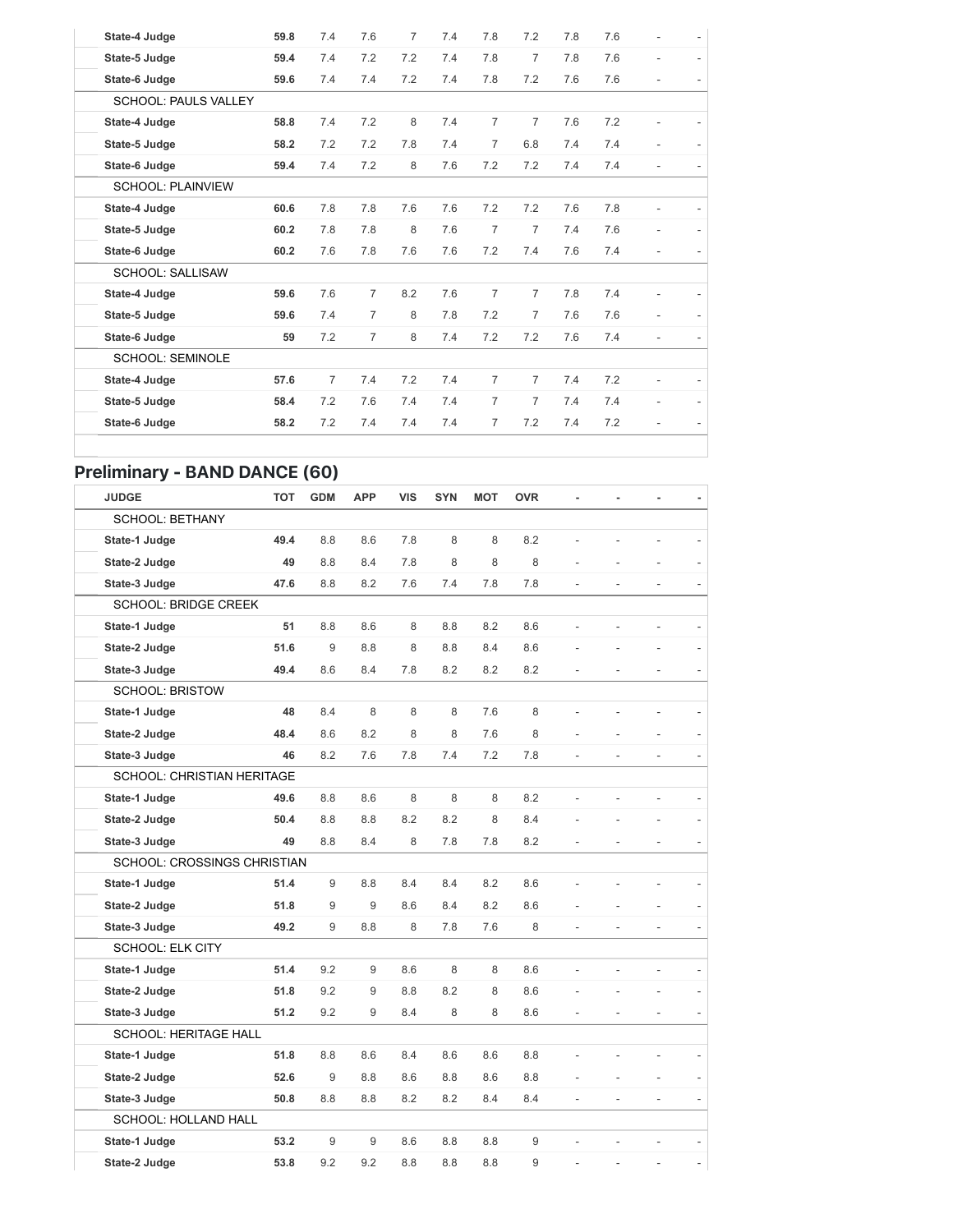| State-3 Judge                    | 52.4 | 9   | 9.2 | 8.4            | 8.4 | 8.6            | 8.8 |                |    |                |  |
|----------------------------------|------|-----|-----|----------------|-----|----------------|-----|----------------|----|----------------|--|
| <b>SCHOOL: INOLA</b>             |      |     |     |                |     |                |     |                |    |                |  |
|                                  |      |     |     |                |     |                | 8   |                |    |                |  |
| State-1 Judge                    | 48.8 | 8.6 | 8.4 | 7.8            | 8.2 | 7.8            |     |                |    |                |  |
| State-2 Judge                    | 49.2 | 8.6 | 8.4 | 8              | 8.2 | 8              | 8   |                |    |                |  |
| State-3 Judge                    | 47   | 8.4 | 8   | 7.6            | 7.8 | 7.4            | 7.8 |                |    | $\frac{1}{2}$  |  |
| <b>SCHOOL: KINGFISHER</b>        |      |     |     |                |     |                |     |                |    |                |  |
| State-1 Judge                    | 49.4 | 8.6 | 8.4 | 8.4            | 8   | 8              | 8   | L.             | L, | ä,             |  |
| State-2 Judge                    | 50.4 | 8.8 | 8.6 | 8.6            | 8.2 | 8              | 8.2 |                |    |                |  |
| State-3 Judge                    | 48.4 | 8.6 | 8.4 | 8              | 7.8 | 7.6            | 8   |                |    | L,             |  |
| <b>SCHOOL: LINCOLN CHRISTIAN</b> |      |     |     |                |     |                |     |                |    |                |  |
| State-1 Judge                    | 47.2 | 8.2 | 8.2 | $\overline{7}$ | 8.2 | 7.6            | 8   |                |    |                |  |
| State-2 Judge                    | 47.4 | 8.2 | 8   | 7.4            | 8.2 | 7.6            | 8   |                |    |                |  |
| State-3 Judge                    | 46.4 | 8.2 | 8   | $\overline{7}$ | 8.2 | $\overline{7}$ | 8   |                | ÷, | ä,             |  |
| <b>SCHOOL: LINDSAY</b>           |      |     |     |                |     |                |     |                |    |                |  |
| State-1 Judge                    | 48   | 8.6 | 8.4 | 8              | 7.6 | 7.4            | 8   |                |    | L,             |  |
| State-2 Judge                    | 48   | 8.6 | 8.6 | 8              | 7.6 | 7.4            | 7.8 |                |    |                |  |
| State-3 Judge                    | 46.2 | 8.8 | 8.6 | 7.8            | 7   | 6.8            | 7.2 |                |    |                |  |
| <b>SCHOOL: PAULS VALLEY</b>      |      |     |     |                |     |                |     |                |    |                |  |
| State-1 Judge                    | 49   | 8.8 | 8.4 | 8              | 8   | 7.8            | 8   |                |    |                |  |
| State-2 Judge                    | 49.6 | 8.8 | 8.4 | 8.4            | 8   | 7.8            | 8.2 |                |    |                |  |
| State-3 Judge                    | 48.2 | 8.8 | 8.2 | 7.8            | 7.8 | 7.6            | 8   |                |    | L,             |  |
| <b>SCHOOL: PLAINVIEW</b>         |      |     |     |                |     |                |     |                |    |                |  |
| State-1 Judge                    | 49.4 | 8.6 | 8.4 | 8              | 8   | 8              | 8.4 | $\overline{a}$ | L, | $\overline{a}$ |  |
| State-2 Judge                    | 50.6 | 8.8 | 8.8 | 8.6            | 8   | 8              | 8.4 |                |    |                |  |
| State-3 Judge                    | 48.4 | 8.8 | 8.4 | 7.8            | 7.6 | 7.8            | 8   |                |    | $\overline{a}$ |  |
| SCHOOL: SALLISAW                 |      |     |     |                |     |                |     |                |    |                |  |
| State-1 Judge                    | 49.6 | 8.8 | 8.6 | 8.2            | 8.2 | 7.8            | 8   |                |    |                |  |
| State-2 Judge                    | 49.4 | 8.8 | 8.6 | 8              | 8.2 | 7.8            | 8   |                |    | L,             |  |
| State-3 Judge                    | 49   | 9.2 | 8.4 | 7.8            | 8   | 7.6            | 8   |                |    | L,             |  |
| <b>SCHOOL: SEMINOLE</b>          |      |     |     |                |     |                |     |                |    |                |  |
| State-1 Judge                    | 48   | 8.4 | 8.2 | 7.8            | 8   | 7.6            | 8   |                |    | L,             |  |
| State-2 Judge                    | 48.6 | 8.4 | 8.2 | 8              | 8.2 | 7.8            | 8   |                |    |                |  |
| State-3 Judge                    | 46.8 | 8.4 | 7.8 | 7.8            | 7.6 | 7.4            | 7.8 |                |    |                |  |

## Preliminary - CROWD LEADING (100)

| <b>JUDGE</b>                      | <b>TOT</b> | <b>GDM</b> | <b>EFF</b> | <b>CLT</b> | LED | <b>SKL</b> | <b>MOT</b> | <b>SYN</b> | <b>EXE</b> | <b>APP</b> | <b>OVR</b> |
|-----------------------------------|------------|------------|------------|------------|-----|------------|------------|------------|------------|------------|------------|
| <b>SCHOOL: BETHANY</b>            |            |            |            |            |     |            |            |            |            |            |            |
| State-7 Judge                     | 80         | 8.4        | 8          | 8          | 8   | 7.8        | 8          | 7.8        | 8          | 8          | 8          |
| State-8 Judge                     | 82.2       | 8.6        | 8.2        | 8          | 8.2 | 8.2        | 8          | 8.2        | 8.2        | 8.4        | 8.2        |
| State-9 Judge                     | 82.4       | 8.4        | 8.2        | 8.2        | 8.4 | 8.2        | 8.2        | 8.2        | 8          | 8.4        | 8.2        |
| <b>SCHOOL: BRIDGE CREEK</b>       |            |            |            |            |     |            |            |            |            |            |            |
| State-7 Judge                     | 91         | 9          | 9          | 9          | 9.2 | 9.4        | 9          | 9          | 9.2        | 9.2        | 9          |
| State-8 Judge                     | 93.2       | 9.4        | 9.2        | 9.4        | 9.4 | 9.4        | 9.2        | 9.4        | 9.2        | 9.2        | 9.4        |
| State-9 Judge                     | 92.6       | 9          | 9.2        | 9.4        | 9.2 | 9.4        | 9.2        | 9.2        | 9.2        | 9.4        | 9.4        |
| <b>SCHOOL: BRISTOW</b>            |            |            |            |            |     |            |            |            |            |            |            |
| State-7 Judge                     | 77.6       | 8          | 7.6        | 7.8        | 7.6 | 7.6        | 7.8        | 7.8        | 7.8        | 7.8        | 7.8        |
| State-8 Judge                     | 76.6       | 8          | 7.6        | 7.6        | 7.6 | 7.8        | 7.4        | 7.4        | 8          | 7.6        | 7.6        |
| State-9 Judge                     | 75.4       | 8          | 7.8        | 7.4        | 7.6 | 7.4        | 7.4        | 7.4        | 7.6        | 7.4        | 7.4        |
| <b>SCHOOL: CHRISTIAN HERITAGE</b> |            |            |            |            |     |            |            |            |            |            |            |
| State-7 Judge                     | 88.6       | 9          | 8.8        | 9          | 8.8 | 8.8        | 9          | 8.8        | 8.8        | 8.8        | 8.8        |
| State-8 Judge                     | 91.4       | 9          | 8.8        | 9.2        | 9.2 | 9.2        | 9          | 9.2        | 9.2        | 9.4        | 9.2        |
| State-9 Judge                     | 89.8       | 9          | 9          | 8.8        | 9.2 | 9          | 9          | 8.8        | 9          | 9          | 9          |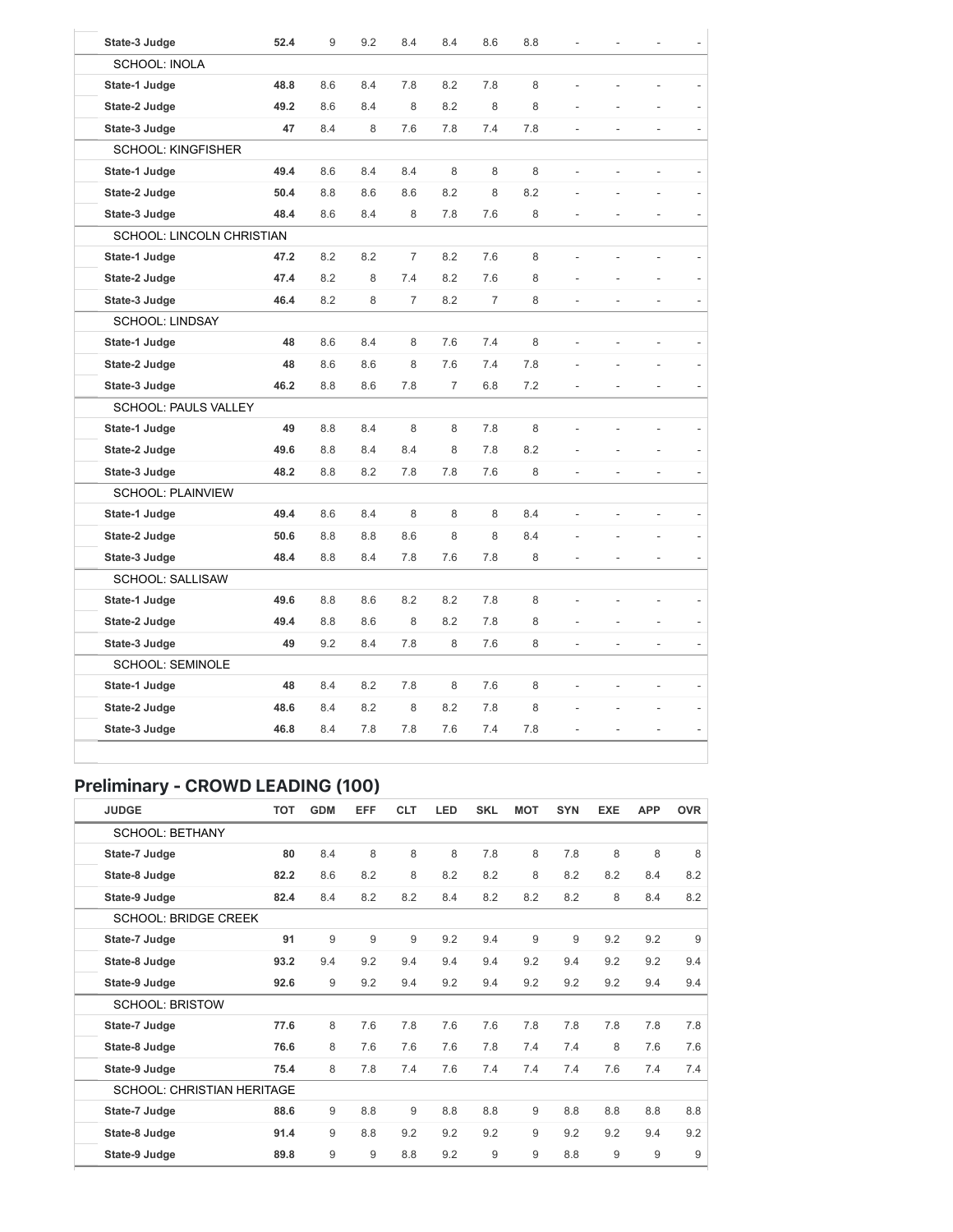|                              | SCHOOL: CROSSINGS CHRISTIAN |     |     |     |     |     |     |     |     |     |  |
|------------------------------|-----------------------------|-----|-----|-----|-----|-----|-----|-----|-----|-----|--|
| State-7 Judge                | 91                          | 9.2 | 9   | 9.2 | 9.2 | 9   | 9   | 9   | 9.2 | 9.2 |  |
| State-8 Judge                | 94.6                        | 9.4 | 9.6 | 9.6 | 9.4 | 9.4 | 9.2 | 9.2 | 9.6 | 9.6 |  |
| State-9 Judge                | 93                          | 9.2 | 9.2 | 9.4 | 9.4 | 9.4 | 9.2 | 9.2 | 9.2 | 9.4 |  |
| <b>SCHOOL: ELK CITY</b>      |                             |     |     |     |     |     |     |     |     |     |  |
| State-7 Judge                | 76                          | 8   | 7.4 | 7.8 | 7.8 | 7.6 | 7.4 | 7.4 | 7.6 | 7.4 |  |
| State-8 Judge                | 75.8                        | 8.2 | 7.6 | 7.8 | 7.6 | 7.4 | 7.2 | 7.2 | 7.4 | 7.8 |  |
| State-9 Judge                | 75.2                        | 8   | 7.4 | 7.6 | 7.4 | 7.6 | 7.4 | 7.4 | 7.4 | 7.6 |  |
| <b>SCHOOL: HERITAGE HALL</b> |                             |     |     |     |     |     |     |     |     |     |  |
| State-7 Judge                | 90.4                        | 9   | 9   | 8.8 | 9   | 9   | 9.2 | 9   | 9.2 | 9.2 |  |
| State-8 Judge                | 91.4                        | 9   | 8.8 | 9.2 | 9   | 9.2 | 9.4 | 9.2 | 9.2 | 9.2 |  |
| State-9 Judge                | 91.4                        | 9   | 9   | 9   | 9.2 | 9   | 9.2 | 9.2 | 9.2 | 9.4 |  |
| SCHOOL: HOLLAND HALL         |                             |     |     |     |     |     |     |     |     |     |  |
| State-7 Judge                | 79                          | 8   | 7.8 | 7.8 | 7.8 | 7.8 | 8   | 8   | 8   | 8   |  |
| State-8 Judge                | 82.6                        | 8.2 | 8.2 | 8.2 | 8.2 | 8.4 | 8.4 | 8.2 | 8.4 | 8.2 |  |
| State-9 Judge                | 78.8                        | 8.2 | 8.2 | 8   | 7.6 | 7.8 | 8   | 7.8 | 7.8 | 7.6 |  |
| <b>SCHOOL: INOLA</b>         |                             |     |     |     |     |     |     |     |     |     |  |
| State-7 Judge                | 77.4                        | 8.2 | 7.8 | 7.8 | 7.6 | 7.6 | 7.6 | 7.6 | 7.6 | 7.8 |  |
| State-8 Judge                | 75.6                        | 8   | 7.6 | 7.6 | 7.8 | 7.8 | 7.2 | 7.2 | 7.4 | 7.6 |  |
| State-9 Judge                | 77.4                        | 8.2 | 7.6 | 7.6 | 7.8 | 7.6 | 7.8 | 7.8 | 7.6 | 7.8 |  |
| <b>SCHOOL: KINGFISHER</b>    |                             |     |     |     |     |     |     |     |     |     |  |
| State-7 Judge                | 86.6                        | 8.8 | 8.6 | 8.8 | 8.8 | 8.6 | 8.2 | 8.8 | 8.6 | 8.8 |  |
| State-8 Judge                | 87                          | 8.6 | 8.8 | 9   | 8.8 | 9   | 8.2 | 8.4 | 8.6 | 8.8 |  |
| State-9 Judge                | 84.6                        | 8.6 | 8.4 | 8.6 | 8.6 | 8.4 | 8.2 | 8.4 | 8.4 | 8.6 |  |
| SCHOOL: LINCOLN CHRISTIAN    |                             |     |     |     |     |     |     |     |     |     |  |
| State-7 Judge                | 81.2                        | 8.4 | 8   | 8   | 8   | 8.4 | 8   | 8.2 | 8   | 8   |  |
| State-8 Judge                | 82.6                        | 8.4 | 8.2 | 8.2 | 8.4 | 8.2 | 8   | 8.2 | 8.4 | 8.4 |  |
| State-9 Judge                | 82.8                        | 8.4 | 8   | 8.4 | 8.2 | 8.4 | 8.2 | 8.4 | 8.4 | 8.2 |  |
| <b>SCHOOL: LINDSAY</b>       |                             |     |     |     |     |     |     |     |     |     |  |
| State-7 Judge                | 79.8                        | 8.2 | 8   | 8   | 8   | 8   | 7.8 | 7.8 | 8   | 8   |  |
| State-8 Judge                | 80.6                        | 8.4 | 8.2 | 8.4 | 8   | 8   | 8   | 7.8 | 7.8 | 7.8 |  |
| State-9 Judge                | 78.6                        | 8.2 | 8.2 | 8   | 8   | 7.8 | 7.6 | 7.6 | 7.6 | 7.8 |  |
| SCHOOL: PAULS VALLEY         |                             |     |     |     |     |     |     |     |     |     |  |
| State-7 Judge                | 88.6                        | 8.8 | 9   | 8.8 | 9   | 8.8 | 8.8 | 8.8 | 9   | 8.8 |  |
| State-8 Judge                | 87.6                        | 8.8 | 8.8 | 8.8 | 8.8 | 8.8 | 8.6 | 8.8 | 8.8 | 8.6 |  |
| State-9 Judge                | 88.8                        | 8.8 | 9   | 8.8 | 8.8 | 9   | 8.8 | 8.8 | 9   | 9   |  |
| <b>SCHOOL: PLAINVIEW</b>     |                             |     |     |     |     |     |     |     |     |     |  |
| State-7 Judge                | 78                          | 8   | 7.8 | 7.8 | 7.8 | 7.8 | 7.8 | 7.6 | 7.8 | 7.8 |  |
| State-8 Judge                | 77.4                        | 8.2 | 7.8 | 7.6 | 7.6 | 7.6 | 7.8 | 7.8 | 7.6 | 7.6 |  |
| State-9 Judge                | 77                          | 8   | 7.8 | 7.4 | 7.8 | 7.6 | 7.8 | 7.6 | 7.8 | 7.6 |  |
| SCHOOL: SALLISAW             |                             |     |     |     |     |     |     |     |     |     |  |
| State-7 Judge                | 78                          | 8.2 | 7.8 | 7.8 | 7.8 | 7.8 | 7.6 | 7.8 | 7.6 | 7.8 |  |
| State-8 Judge                | 78.6                        | 8.2 | 8   | 8   | 7.8 | 8   | 7.6 | 7.8 | 7.6 | 7.8 |  |
| State-9 Judge                | 78.6                        | 8.2 | 7.8 | 8   | 7.8 | 7.6 | 7.8 | 8   | 7.8 | 7.8 |  |
| <b>SCHOOL: SEMINOLE</b>      |                             |     |     |     |     |     |     |     |     |     |  |
| State-7 Judge                | 78.6                        | 8.4 | 7.8 | 7.8 | 7.6 | 8   | 7.8 | 7.8 | 7.8 | 7.8 |  |
| State-8 Judge                | 78.8                        | 8   | 8   | 7.8 | 7.8 | 7.8 | 7.6 | 8   | 7.8 | 8   |  |
| State-9 Judge                | 77.2                        | 8   | 7.8 | 7.6 | 7.6 | 7.6 | 7.6 | 7.8 | 7.8 | 7.8 |  |

### Finals - FIGHT SONG AND BAND DANCE (50)

| <b>JUDGE</b>         | тот | <b>GDM</b> | <b>BND</b> | <b>FS</b> | <b>APP</b> | <b>VIS</b> | <b>OVR</b> | $\overline{\phantom{a}}$ | $\sim$ | $\overline{\phantom{a}}$ | ۰ |
|----------------------|-----|------------|------------|-----------|------------|------------|------------|--------------------------|--------|--------------------------|---|
| SCHOOL: BRIDGE CREEK |     |            |            |           |            |            |            |                          |        |                          |   |
|                      |     |            |            |           |            |            |            |                          |        |                          |   |